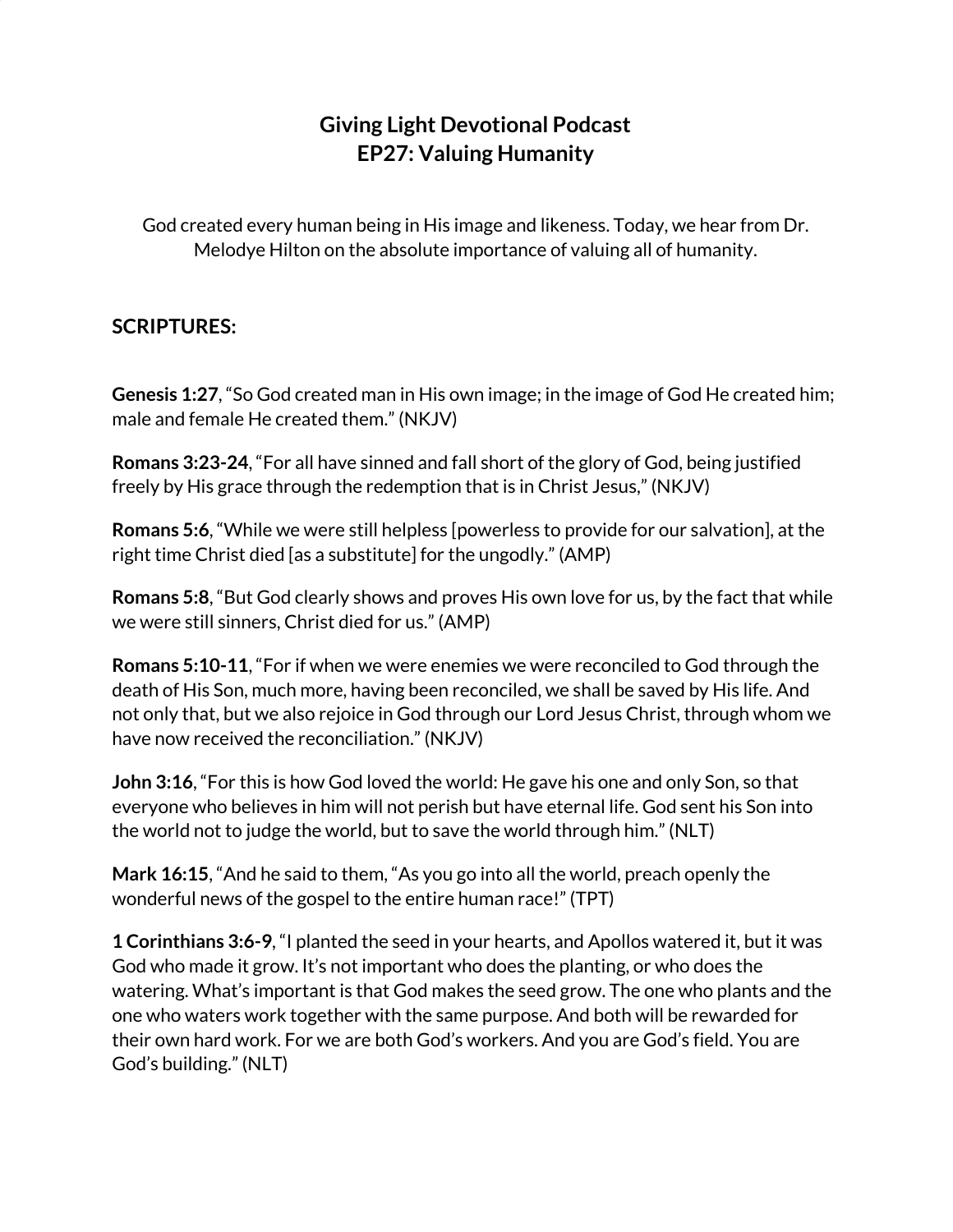## **QUESTIONS:**

| 1. How has this short teaching challenged your view of the world?                                                                                                                  |
|------------------------------------------------------------------------------------------------------------------------------------------------------------------------------------|
| 2. Why is it important to be in total agreement that every human being holds intrinsic<br>worth?                                                                                   |
| 3. What is the value of seeing the world through heaven's eyes and how does that<br>affect your worldview?                                                                         |
| 4. Write down three perspectives about God and the world that you need to have to<br>separate someone's value/worth from their actions? (Romans 5:8, Genesis 1:27,<br>Romans 3:23) |

L.